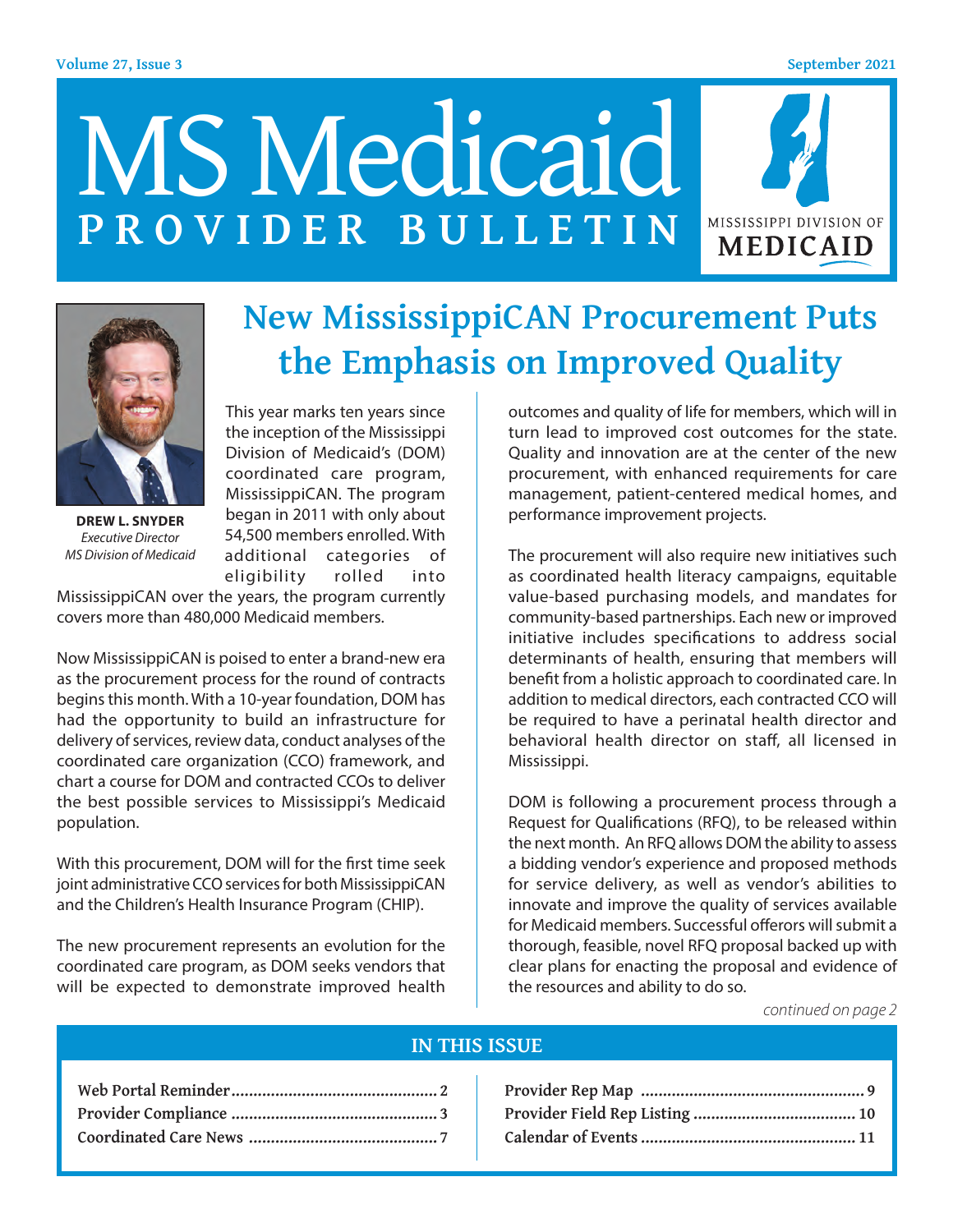#### *continued from cover*

The deadline for proposals will be later this fall, and after a thorough evaluation process, new contracts will be awarded in early 2022. The current coordinated care contracts took effect on July 1, 2017.

To learn more details about the procurement, the timeline and how the evaluation process will work, visit the Coordinated Care Procurement page on DOM's website at: https://medicaid.ms.gov/.

# **PROVIDER COMPLIANCE**

### **Advanced Imaging - eQHealth Solutions News**

Requests for authorization of Advanced Imaging procedures can be submitted via phone, eQSuite, or fax. All requests require that the appropriate documentation be submitted with the request. Supporting documentation is, 1) the practitioner's order for the procedure, 2) the results of a recent clinical evaluation which documents the medical necessity of the requested procedure, and in some cases, the treatment history related to the diagnosis, the treatment plan related to the diagnosis, and previous imaging results related to the clinical condition. This documentation can be uploaded and attached to a review submitted via eQSuite and can be faxed to 888.204.0377 for phone or faxed requests.

Requests for scheduled provider education regarding review procedures can be emailed to MSEducation@eqhs.com.



### **WEB PORTAL REMINDER**

For easy access to up-to-date information, providers are encouraged to use the **Mississippi Envision Web Portal.** The Web Portal is the electronic approach to rapid, efficient information exchange with providers including eligibility verification, claim submission, electronic report retrieval, and the latest updates to provider information. The **Mississippi Envision**  Web Portal is available 24 hours a day, 7 days a week, 365 days a year via the Internet at www.ms-medicaid.com.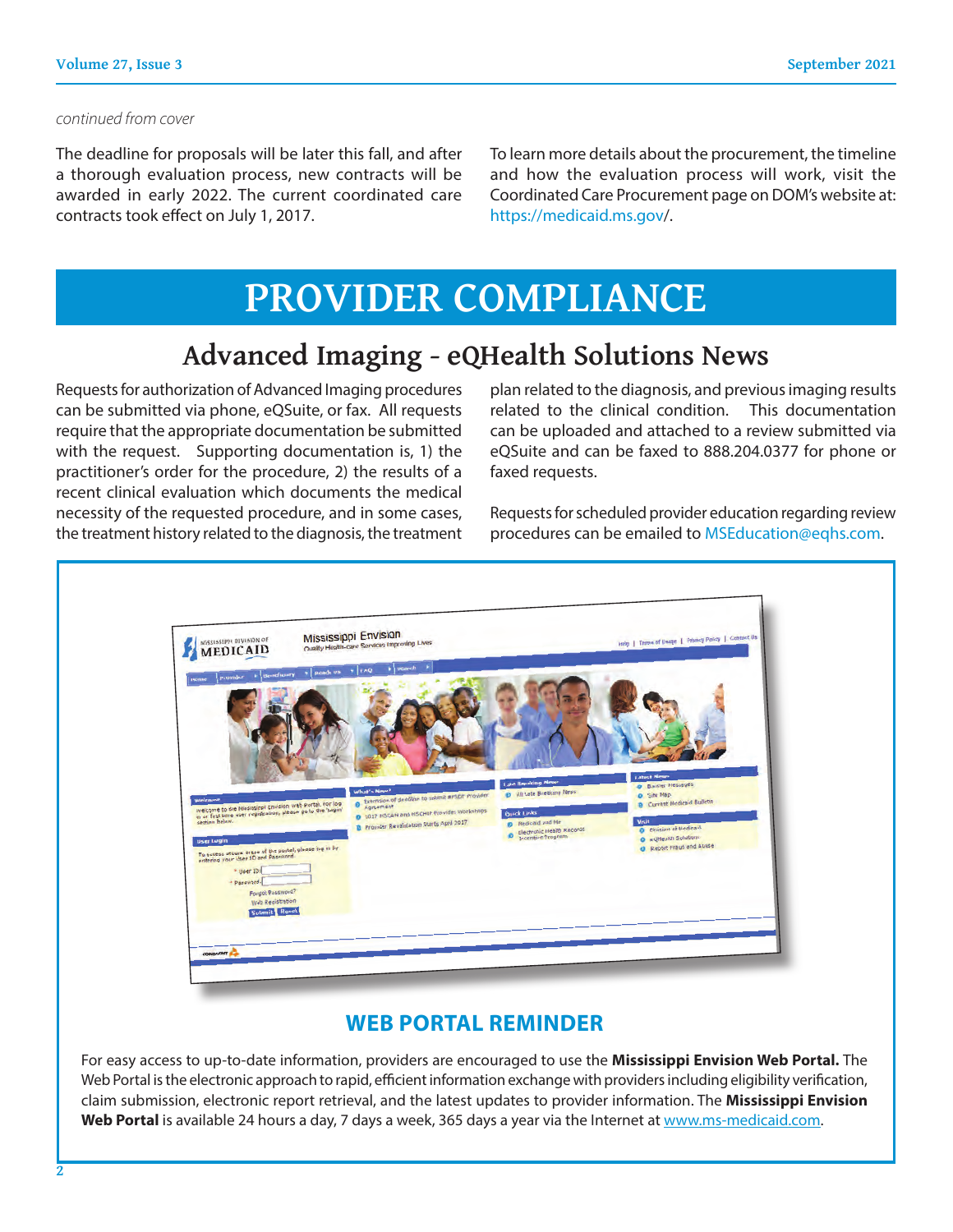# **PROVIDER COMPLIANCE**

### **ATTENTION: All Community Mental Health Service Providers**

Effective July 1, 2021, the Division of Medicaid has created a new Targeted Case Management (TCM)/Wraparound Service for Children and Youth who need the level of services provided in a Psychiatric Residential Treatment Center (PRTF).

- Provider agencies must be certified by the MS Department of Mental Health as a Wraparound provider. All Wraparound services must be provided by staff trained as a Wraparound facilitator by the MS Wraparound Institute.
- The child/youth must meet the clinical criteria for PRTF level of care and be Early and Period Screening, Diagnostic and Treatment (EPSDT) eligible.
- The TCM/Wraparound service must be prior authorized by DOM or its designee.
	- Procedure Code: T2023 Targeted Case Management, Per Month for Wraparound
	- Required Modifiers: HW, HT
	- Allowed DOM Provider Types: X00 and X01
	- Reimbursed as a monthly rate of \$1,200.00.
- Based on the proposed State Plan Amendments 21- 0039 and effective July 1, 2021, TCM/Wraparound will also be allowed and reimbursable for 30 days prior to the beneficiary being discharged from a mental health facility (with prior authorization.)

Independent service providers, outside of the Wraparound Facilitation agency, who participate in the Child and Family Team meeting may bill H0032 for Treatment Plan Development and Review and must utilize the HT modifier. This will not require a prior authorization unless the beneficiary's allowed units have been depleted.

If there are any questions, please contact the Office of Mental Health at 601-359-9454 or via email at Behavior. Health@medicaid.ms.gov.

### **Transportation Billing Code Change for PPEC Center Providers**

Beginning with dates of service on and after July 1, 2021, Prescribed Pediatric Extended Care (PPEC) Center Providers will be required to use procedure code T2002 for authorization requests and claims reimbursement of PPEC transportation services. Use of the UC modifier appended to procedure codes T1025 and T1026 will be ending for dates of services on and before 6/30/2021. Please see the updated PPEC fee schedule found on DOM's website Fee Schedules and Rates | Mississippi Division of Medicaid (ms.gov).

Additionally, PPEC Center Providers must submit monthly trip logs to DOM. Trip logs shall be faxed to the Office of Medical Services at 601-359-6147 no later than the tenth (10th) business day of each month following the month of services rendered. (*Example: The trip log for service month July 2021 shall be faxed to DOM no later than close of business (COB) August 13, 2021*.) If your agency is unable to submit trip logs by fax, please contact the Office of Medical Services at 601-359-6150 or at OMS@ medicaid.ms.gov to discuss alternative submission options. Questions related to authorization for fee-forservice (FFS) Medicaid beneficiaries should be submitted to Alliant Health Solutions through the provider portal at: https://ms.allianthealth.org/, or call Alliant directly at 1-888-224-3067.

### **Primary Care Provider (PCP) Self-Attestation Reminder**

Primary care physicians (PCP), obstetricians and gynecologists enrolled as Mississippi Medicaid providers are eligible for higher payments for certain services. To receive the increased payment for dates of service (DOS) beginning 7/1/2021, eligible providers must attest to one (1) of the following: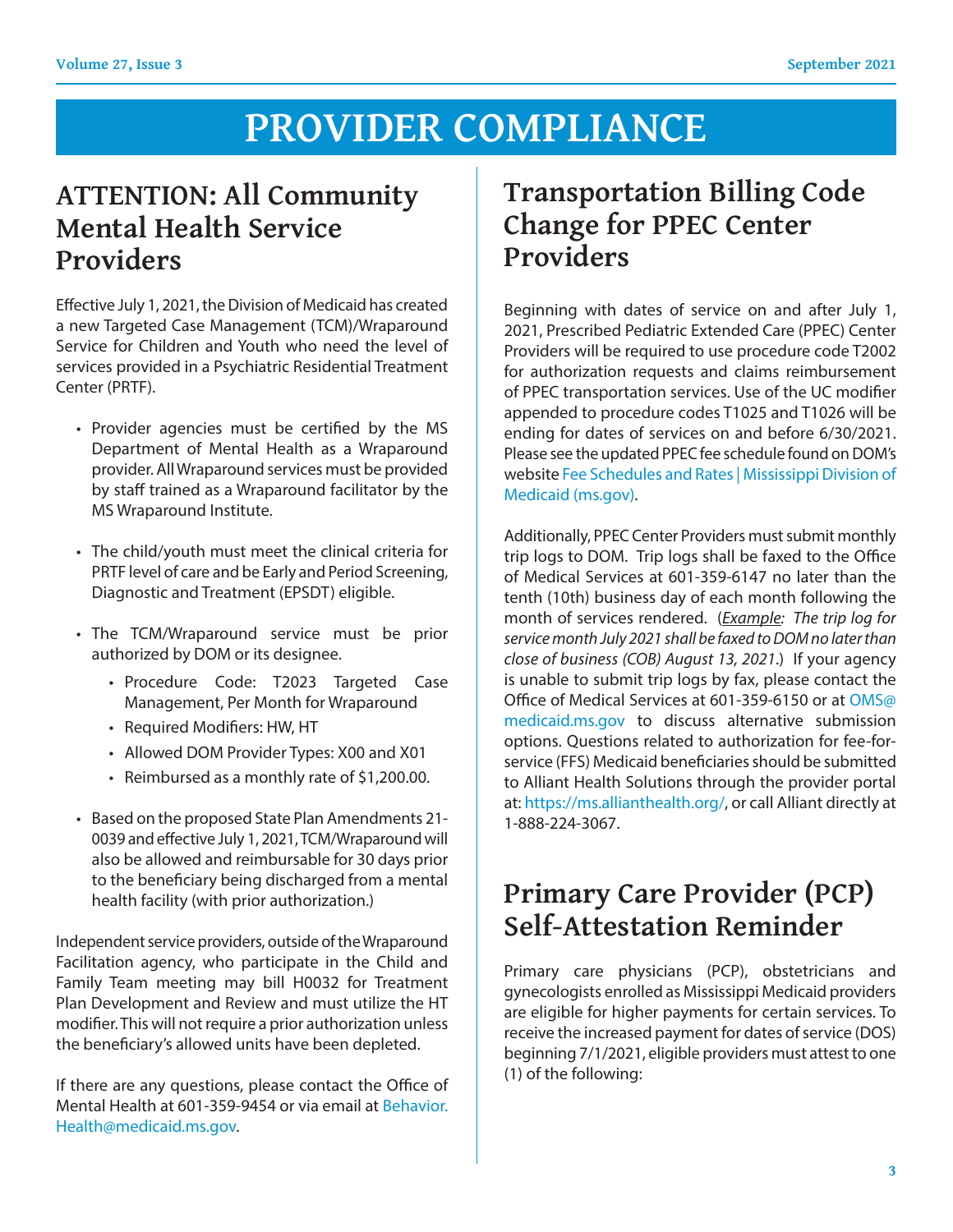# **PROVIDER COMPLIANCE**

 1) Physician is board certified by the American Board of Medical Specialties (ABMS), the American Board of Physician Specialties (ABPS), American Congress of Obstetricians and Gynecologists (ACOG), the American Osteopathic Association (AOA) as a specialist or subspecialist in obstetric/gynecologic medicine, or

2) Physician with a primary specialty designation in family medicine, general internal medicine, pediatric medicine, obstetric/gynecologic medicine, and sixty percent (60%) of their total Medicaid paid codes for the previous Calendar year was for specified Evaluation & Management (E&M) or Vaccine Administration codes, or

3) Physician, newly enrolled as a Medicaid provider, with a primary specialty/subspecialty designation and attests that certain primary care E&M and Vaccine Administration codes will equal at least sixty percent (60%) of the Medicaid codes they will bill during the attestation period, or

 4) Non-physician practitioner providing primary care services in a Practice Agreement with a qualified physician enrolled for increased primary care services.

### How to Attest

Eligible providers must send a completed and signed 7/1/2021 – 6/30/2024 Self-Attestation Statement form to Conduent Provider Enrollment through one of the following means:

#### Email: msinquiries@conduent.com

Fax: 888-495-8169

Postal mail: Conduent Provider Enrollment, P. O. Box 23078, Jackson, MS 39225

Providers can verify the processing of self-attestation statement forms they have submitted electronically by accessing the Envision Web Portal. The PCP Self-Attestation Statement forms are located on the DOM website at http://medicaid.ms.gov and the Envision Web Portal at http://ms-medicaid.com. The form can also be requested by calling the Xerox Call Center toll-free at 800-884- 3222.

## **Telehealth Updates**

Effective for dates of service on and after July 1, 2021, providers should refer to the Medicaid State Plan for DOM's coverage of Telehealth Services, except for the Temporary Telehealth Codes below. Coverage of these Temporary Telehealth Codes will continue through the end of the Mississippi State of Emergency.

Telehealth Security Requirements / HIPPA – To ensure continued access to telehealth services, DOM will continue to allow providers to operate under the enforcement discretion provided by the Office of Civil Rights (OCR) at the United States of Health and Human Services (HSS) on March 17, 2020, for the remainder of the federal public health emergency (PHE).

| <b>Temporary Telehealth Service Codes</b> |                                                                                                                                                                                                                                                                                                                                                                |
|-------------------------------------------|----------------------------------------------------------------------------------------------------------------------------------------------------------------------------------------------------------------------------------------------------------------------------------------------------------------------------------------------------------------|
| Code                                      | <b>Code Description</b>                                                                                                                                                                                                                                                                                                                                        |
| G2010                                     | Remote evaluation of recorded video and/or<br>images submitted by an established patient<br>(e.g., store and forward), including interpreta-<br>tion with follow-up with the patient within 24<br>business hours, not originating from a related<br>e/m service provided within the previous 7<br>days nor leading to an e/m service                           |
| G2012                                     | Brief communication technology-based ser-<br>vice, e.g. virtual check-in, by a physician or<br>other qualified health care professional who<br>can report evaluation and management ser-<br>vices, provided to an established patient, not<br>originating from a related e/m service pro-<br>vided within the previous 7 days nor leading<br>to an E&M service |
| 99441                                     | Telephone E&M service by a physician or other<br>qualified health care professional who may<br>report E&M services provided 5-10 mins                                                                                                                                                                                                                          |
| 99442                                     | Telephone E&M service by a physician or other<br>qualified health care professional who may<br>report E&M services provided for established<br>patient 11-20 mins                                                                                                                                                                                              |
| 99443                                     | Telephone E&M service by a physician or other<br>qualified health care professional who may<br>report E&M services provided for established<br>patient 21-30 mins                                                                                                                                                                                              |

If you have any questions, please contact Conduent Provider and Beneficiary Services at 800-884-3222.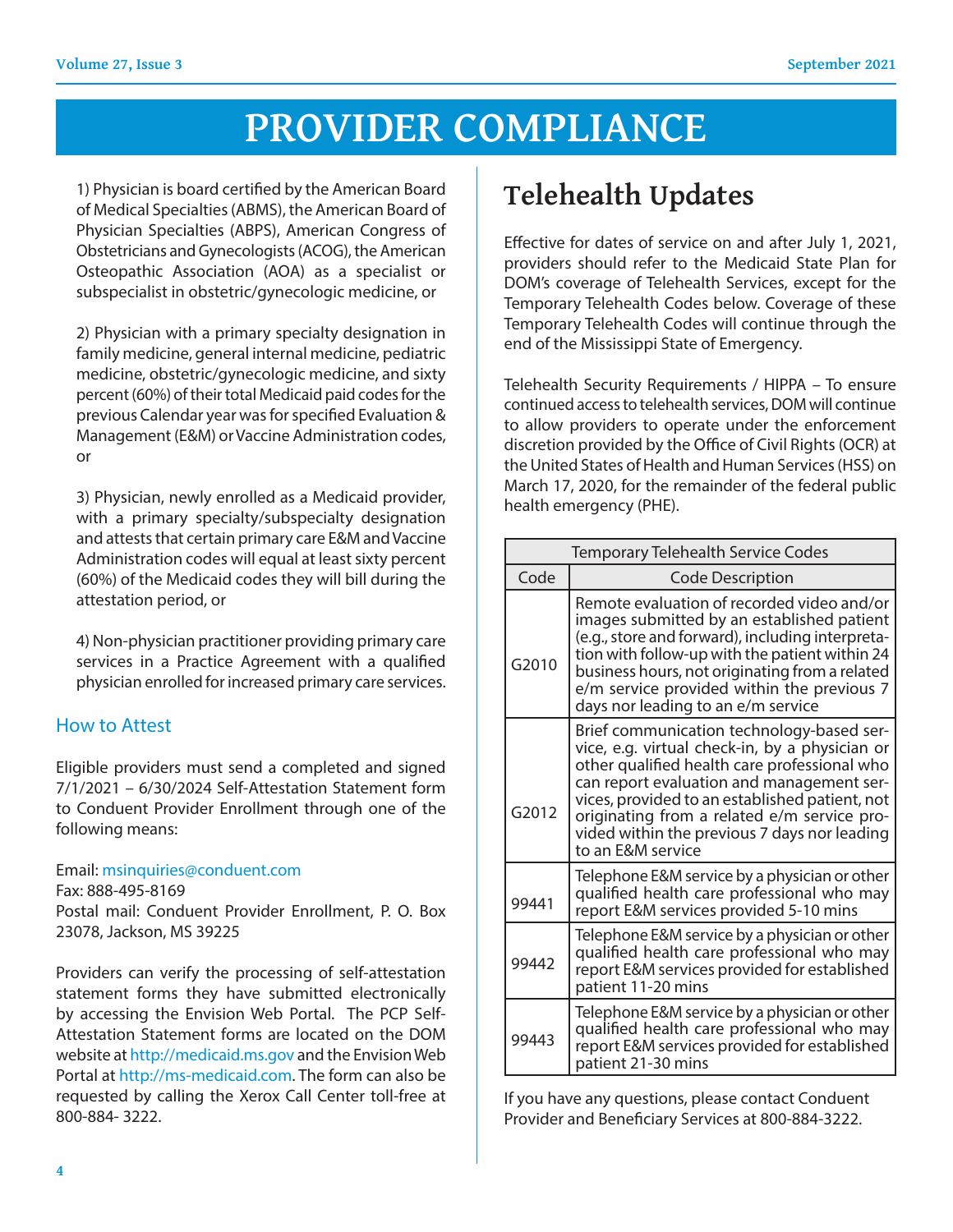# **PROVIDER COMPLIANCE**

### **ATTENTION: Providers**

Effective October 1, 2021, the Division of Medicaid (DOM) will require providers to include accurate CPT® Category II codes on physician, physician assistant, and nurse practitioner claims. CPT Category II Codes are supplemental tracking codes used for performance measurement and data collection related to quality and performance measurement, including Healthcare Effectiveness Data and Information Set (HEDIS®). Use of CPT Category II Codes will allow providers to report services and/or values based on nationally recognized, evidence-based performance guidelines for improving quality of patient care, which may decrease the need for chart abstractions.

CPT Category II codes are more specific than CPT I codes and describe components that are typically included in an evaluation and management (E&M) service or test results that are part of the laboratory test/procedure. Use of CPT Category II codes for services performed during office, lab, or facility visits will provide more accurate medical data and decrease requests for members' records for review. The more specific codes identify and close gaps in care more accurately and quickly – this drives HEDIS measures and quality improvement initiatives.

CPT Category II Codes are billed in the procedure code field, just as CPT Category I codes are billed. However, Category II Codes are not reimbursable. These CPT II codes are to be billed with a \$0 charge amount and are not a substitute for CPT Category I codes.

The chart reflects the CPT Category II codes that DOM will require beginning October 1, 2021.

| <b>DOM Quality Performance Tracking</b>    |                                                                                                                                                                                                                                                                                     |                                                                                                                                                                                                                                                                                                                                                                                                                                                                                  |
|--------------------------------------------|-------------------------------------------------------------------------------------------------------------------------------------------------------------------------------------------------------------------------------------------------------------------------------------|----------------------------------------------------------------------------------------------------------------------------------------------------------------------------------------------------------------------------------------------------------------------------------------------------------------------------------------------------------------------------------------------------------------------------------------------------------------------------------|
| <b>Measure</b>                             | <b>Description</b>                                                                                                                                                                                                                                                                  | <b>Required Codes</b>                                                                                                                                                                                                                                                                                                                                                                                                                                                            |
| <b>Adult Follow-up Care</b>                |                                                                                                                                                                                                                                                                                     |                                                                                                                                                                                                                                                                                                                                                                                                                                                                                  |
| <b>Timeliness of Transition</b><br>of Care | Measures the percentage of beneficiaries,<br>18 years and older, who completed a visit<br>within 30 days of an inpatient stay. Includes<br>medication reconciliation post-discharge.                                                                                                | Appropriate E/M and ICD-10 codes;<br>and<br>ICD-10 code for follow up exam (Z09);<br>and<br><b>CPT Category II:</b><br>1111F (medication reconciliation)                                                                                                                                                                                                                                                                                                                         |
| <b>Annual Wellness Visits</b>              |                                                                                                                                                                                                                                                                                     |                                                                                                                                                                                                                                                                                                                                                                                                                                                                                  |
| <b>Wellness-Adults</b>                     | Measures the percentage of beneficiaries<br>age 18 or older who completed an Annual<br>Wellness Visit. Documentation should<br>include measurement of BMI, depression<br>screening results, as well as nutrition and<br>physical activity counseling when abnormal<br>BMI is found. | Appropriate preventive medicine code;<br>and<br>CPT Category II code:<br>3008F (BMI recorded)<br>and<br>ICD-10 code:<br>Z68.1 - Z68.45 (BMI level)<br>Z71.3 (dietary counseling and surveillance)<br>Z71.82 (exercise counseling)<br>and<br>CPT Category II code:<br>3351F (negative screen for depressive symptoms) or<br>3352F (no significant depressive symptom) or 3353F (mild<br>to moderate depressive symptoms) or 3354F (clinically<br>significant depressive symptoms) |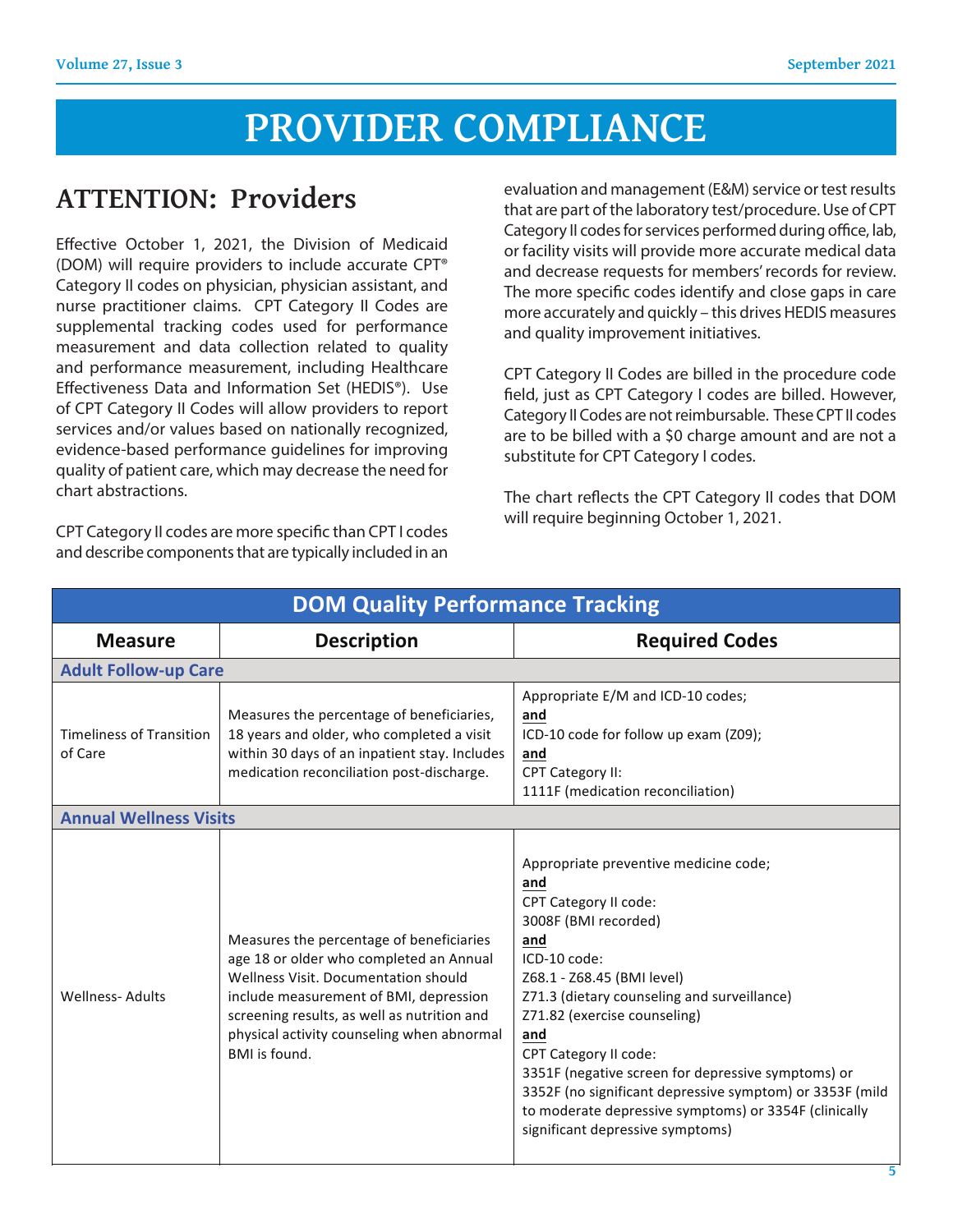$35515$   $\sim$   $10^{-10}$   $\sim$   $10^{-10}$   $\sim$   $10^{-10}$   $\sim$   $10^{-10}$   $\sim$ 

#### **PROVIDER COMPLIANCE**  $\sigma$  is a symptom of  $\sigma$  and  $\sigma$   $\sim$   $\sim$ significant depressive symptoms)

| Wellness- Child and<br>Adolescent         | Measures the percentage of child and<br>adolescent beneficiaries who completed an<br>Annual Wellness Visit. Includes<br>measurement of BMI, nutritional<br>assessment, physical activity counseling,<br>and depression screening for members age<br>12 and above, | Appropriate preventive medicine code;<br>and<br>ICD-10 code:<br>Z68.51 (BMI, < 5th percentile for age) or<br>Z68.52 (BMI, 5th percentile to < 85th percentile for age)<br>or<br>Z68.53 (BMI, 85th percentile to < 95th percentile for age)<br>or<br>Z68.54 (BMI, $>$ /= to 95th percentile for age)<br>and<br>Z71.3 (dietary counseling and surveillance)<br>and<br>Z71.82 (exercise counseling)<br>and<br>CPT Category II code:<br>3008F (BMI recorded)<br>3351F (negative screen for depressive symptoms) or<br>3352F (no significant depressive symptoms) or<br>3353F (mild to moderate depressive symptoms) or<br>3354F (clinically significant depressive symptoms) |
|-------------------------------------------|-------------------------------------------------------------------------------------------------------------------------------------------------------------------------------------------------------------------------------------------------------------------|--------------------------------------------------------------------------------------------------------------------------------------------------------------------------------------------------------------------------------------------------------------------------------------------------------------------------------------------------------------------------------------------------------------------------------------------------------------------------------------------------------------------------------------------------------------------------------------------------------------------------------------------------------------------------|
| <b>Cardiovascular</b>                     |                                                                                                                                                                                                                                                                   |                                                                                                                                                                                                                                                                                                                                                                                                                                                                                                                                                                                                                                                                          |
| <b>Controlling High Blood</b><br>Pressure | Measures the blood pressure control of<br>beneficiaries age 18 or older with a<br>diagnosis of hypertension (HTN)                                                                                                                                                 | Appropriate E/M code;<br>and<br>ICD-10 code for high blood pressure (I10-I16);<br>and<br>CPT Category II code:<br>3074F (Systolic < 130 mm HG) or<br>3075F (Systolic 130-139 mm HG) or<br>3077F (Systolic >/= to 140 mm HG) or<br>and<br>3078F (Diastolic < 80 mm HG) or<br>3079F (Diastolic 80-89 mm HG) or<br>3080F (Diastolic >/= to 90 mm HG)                                                                                                                                                                                                                                                                                                                        |
| <b>Cholesterolemia</b>                    |                                                                                                                                                                                                                                                                   |                                                                                                                                                                                                                                                                                                                                                                                                                                                                                                                                                                                                                                                                          |
| <b>Controlling High</b><br>Cholesterol    | Measures low-density lipoprotein control in<br>beneficiaries age 18 years or older with a<br>diagnosis of elevated cholesterol.                                                                                                                                   | Appropriate E/M code;<br>and<br>ICD-10 code for high cholesterol (E78.0-E78.9);<br>and<br>CPT Category II code:<br>3048F (LDL-C was < 100 mg/dL) or<br>3049F (LDL-C was 100-129 mg/dL) or<br>3050F (LDL-C >/= to 130 mg/dL)                                                                                                                                                                                                                                                                                                                                                                                                                                              |
| <b>Comprehensive Diabetes Care (CDC)</b>  |                                                                                                                                                                                                                                                                   |                                                                                                                                                                                                                                                                                                                                                                                                                                                                                                                                                                                                                                                                          |
| Controlling Hemoglobin<br>A1c (HbA1c)     | Measures blood sugar control of<br>beneficiaries 18-75 years of age with a<br>diagnosis of diabetes (type 1 and type 2).                                                                                                                                          | Appropriate E/M code;<br>and<br>ICD-10 code for diabetes (E08-E13);<br>and<br>CPT Category II code:<br>3044F (HbA1c control <7.0%) or<br>3051F (HbA1c control $>$ /= 7 and < 8) or<br>3052F (HbA1c >/= to 8 and = to 9) or<br 3046F (HbA1c poor control >9.0%)                                                                                                                                                                                                                                                                                                                                                                                                           |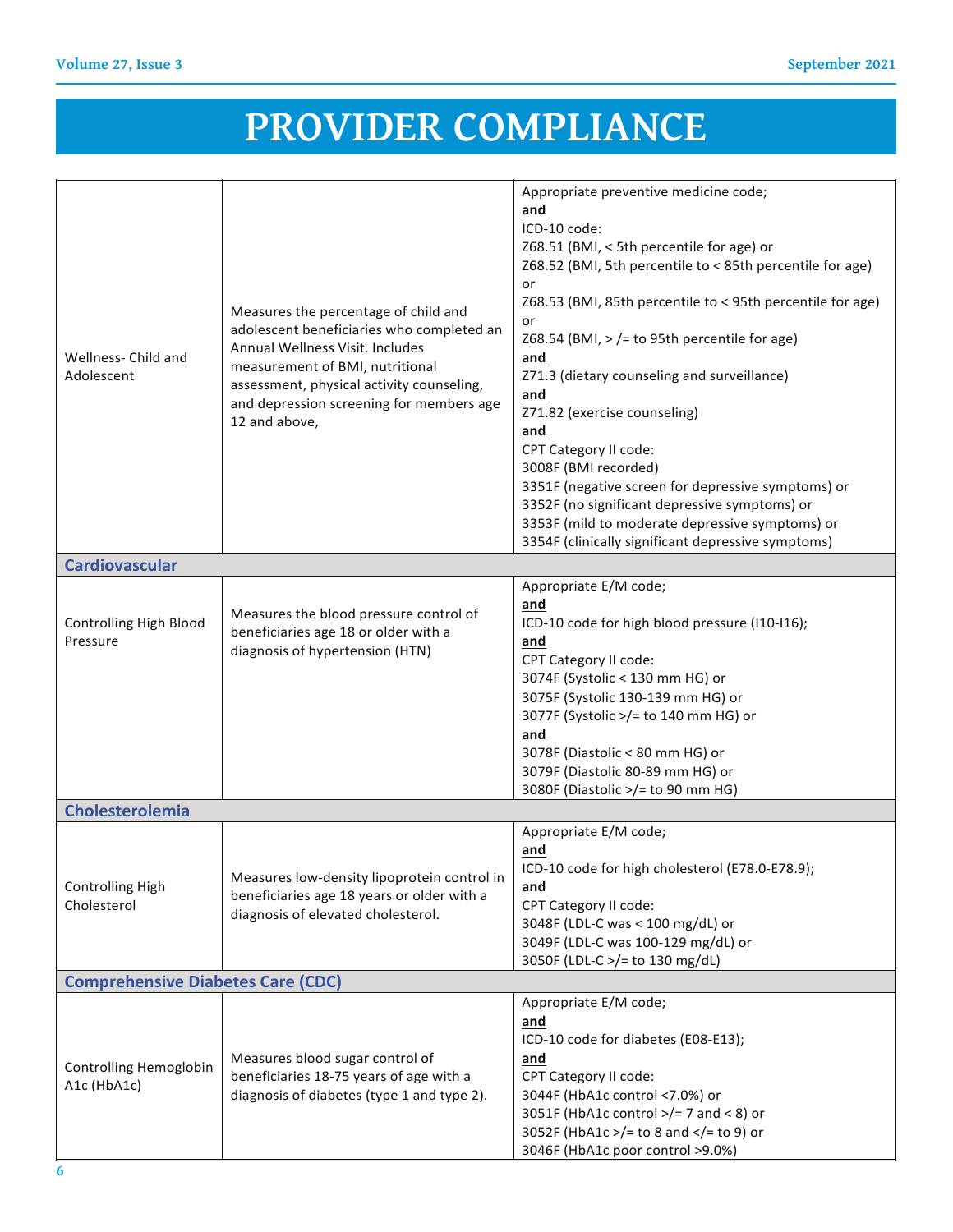Controlling Controlling Controlling Controlling Controlling

#### PROVIDER COMPLIANCE 71 FLIANCE  $\mathcal{S}(\mathcal{A})=\mathcal{S}(\mathcal{A})$  and  $\mathcal{S}(\mathcal{A})=\mathcal{S}(\mathcal{A})$  . The set of  $\mathcal{S}(\mathcal{A})$

**and** 

CPT Category II code:

 $\mathcal{M}(\mathcal{A})$  and  $\mathcal{M}(\mathcal{A})$  and  $\mathcal{M}(\mathcal{A})$  are sugarches to the sugarches of  $\mathcal{M}(\mathcal{A})$ beneficiaries in the control of the control of the control of the control of the control of the control of the

| <b>Perinatal</b>                      |                                                                                                                                                             |                                                                                                                                                                                                                                                            |
|---------------------------------------|-------------------------------------------------------------------------------------------------------------------------------------------------------------|------------------------------------------------------------------------------------------------------------------------------------------------------------------------------------------------------------------------------------------------------------|
| <b>Timeliness of Prenatal</b><br>Care | Measures the percentage of deliveries in<br>which women had a prenatal care visit in<br>the first 16 weeks of gestation and timing<br>of subsequent visits. | Appropriate E/M and ICD-10 codes;<br>and<br>Z3A weeks of gestation of pregnancy<br>(Z3A.01-Z3A.49);<br>and<br><b>CPT Category II code:</b><br>0500F (initial prenatal care visit) or<br>0501F (prenatal flow sheet) or<br>0502F (subsequent prenatal care) |
| Timeliness of<br>Postpartum Care      | Measures the percentage of deliveries in<br>which women had a postpartum visit on or<br>between 7 and 84 days after delivery.                               | Appropriate E/M code;<br>and<br>ICD-10 code:<br>Z39.1 (care of a lactating mother) or<br>Z39.2 (routine postpartum follow up)<br>and<br><b>CPT Category II code:</b><br>0503F (postpartum care visit)                                                      |

# **COORDINATED CARE NEWS**



### **Molina Healthcare Has Chosen Availity As Its Exclusive Provider Portal**

Effective 06/15/2021, Molina Healthcare of MS launched the new Availity provider portal. Providers will still have access to our legacy portal to allow time to get acclimated with our new Availity platform. However, we highly encourage any provider who has not registered with Availity to do so as soon as possible.

On Availity, providers will have access to:

- Submit claims, send supporting claim documentation, and check claim status.
- Verify member eligibility and benefits.
- View remittances and EOPs/EOBs.
- Access Molina-specific resources through a dedicated

payer space on the Availity Portal:

- View and navigate through your member roster.
- Submit claim appeal/dispute/reconsideration.
	- Compare your HEDIS scores with national benchmarks.
- Submit and view prior authorizations.

Please access this link to login or register: https://www.availity.com/molinahealthcare

For additional information, please contact your Provider Services Representative or Molina Provider Contact Center at (844) 826-4335.

## **Molina is Moving to a New Online Provider Directory and Your Accurate Information is Essential**

Ensuring your information is current on the Molina Online Provider Directory is critical. Molina members utilize our directory to find the right providers for the care they need.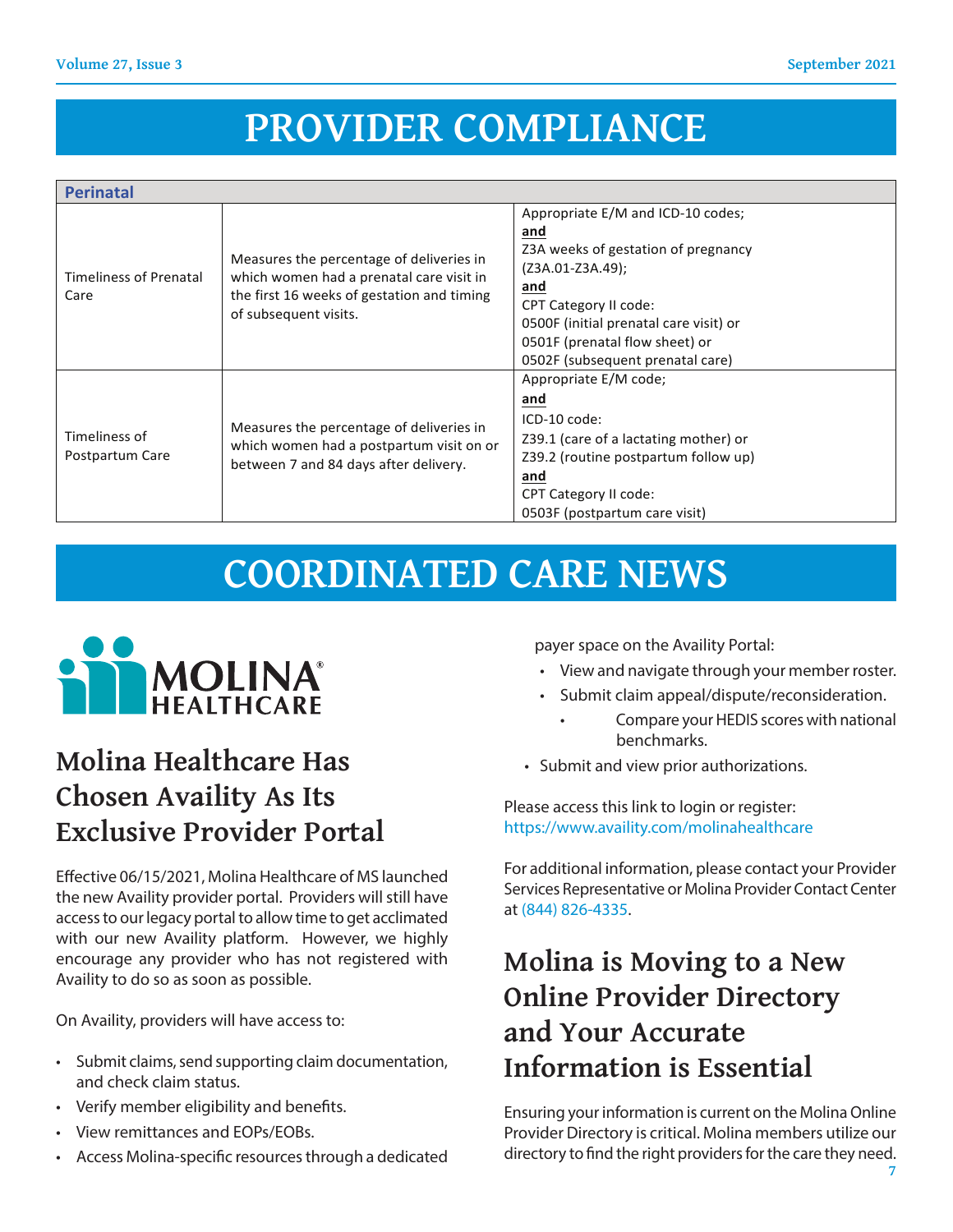# **COORDINATED CARE NEWS**

Please take this opportunity to confirm your demographic information and any special areas of focus or training are up to date and relevant.

If you have updates, please contact Molina as outlined below within two (2) weeks of receiving this notification:

- **For Roster Submissions** –submit your most current roster of practitioners in your group following the standard process.
- **For Non-Roster submissions** submit your changes on the Provider Change Information Form located on the Molina Healthcare Provider website at www. MolinaHealthcare.com under the "Forms" section.

A few key benefits of our new Online Provider Directory are:

- User-friendly and intuitive navigation
- Provider profile cards for quick access to information
- Easy browse by category, search bar and common searches
- Expanded search options and filtering
- Enables members to easily save provider information

You can expect to see the new Online Provider Directory roll out in phases beginning this summer 2021.

Please contact your Provider Services Representative or Molina Provider Contact Center at (844) 826-4335 if you have any questions.

#### **Thank you for serving Molina members.**





## **Magnolia's New Secure Web Portal Features**

We are pleased to announce the integration of an exciting new tool, InterQual Connect™ in our Secure Provider Portal. Adding features that will simplify the provider experience, and offers several new capabilities.

- Streamlined web authorization request
- Easy access to InterQual Connect to complete medical review
	- Completed InterQual medical review will automatically be included with your web authorization submission
	- Possible same-day approval based on outcome of a completed InterQual medical necessity review
- Identifies non-submitted Service Lines and provides reason for non-submittal

We believe the enhancements to our Provider Portal will create a more user-friendly experience and enhance your ease of doing business with Magnolia. We hope you will take a moment to explore them.

Please contact Provider Services at 1.866.912.6285 with any questions you may have.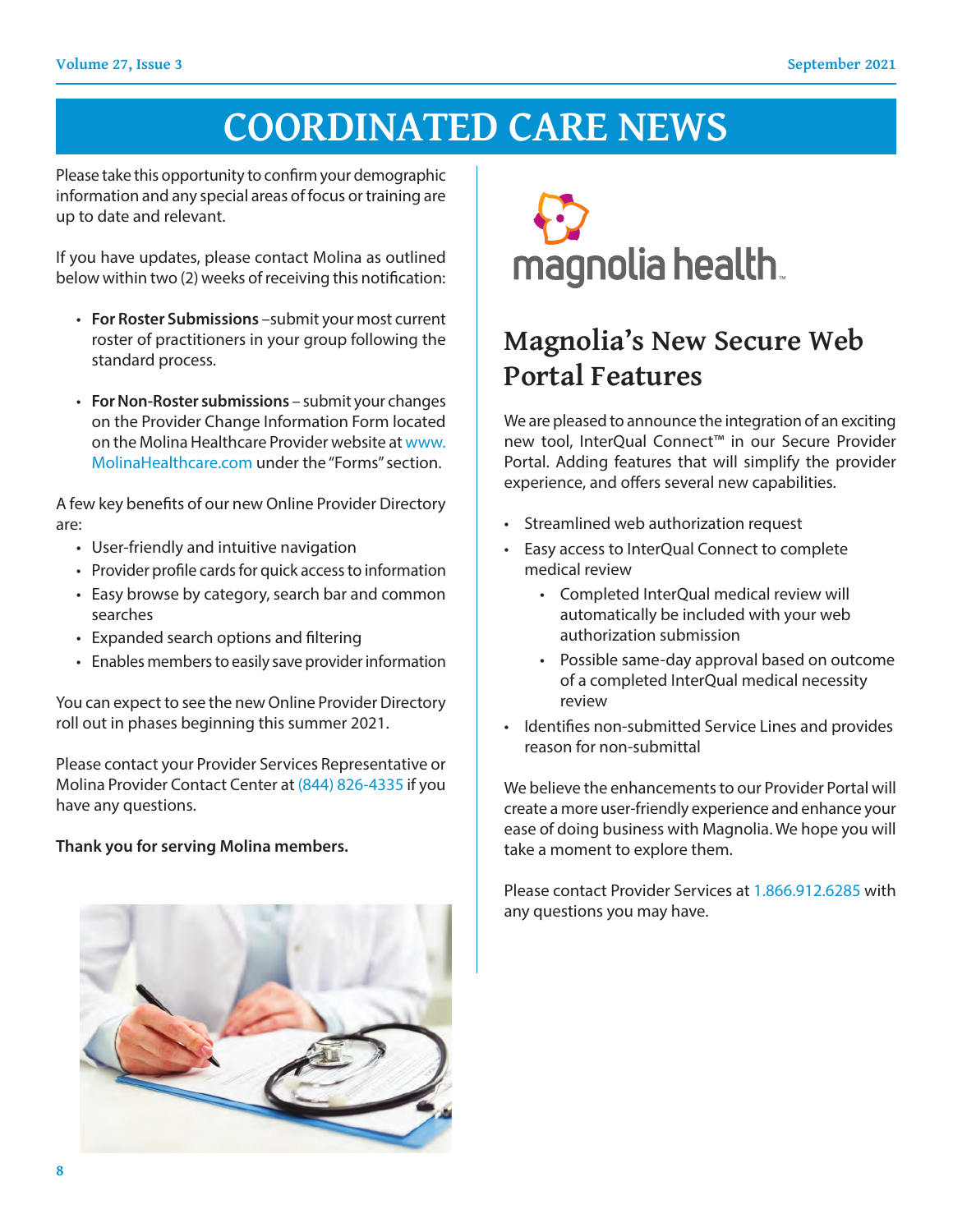# **FIELD REPRESENTATIVE REGIONAL MAP**

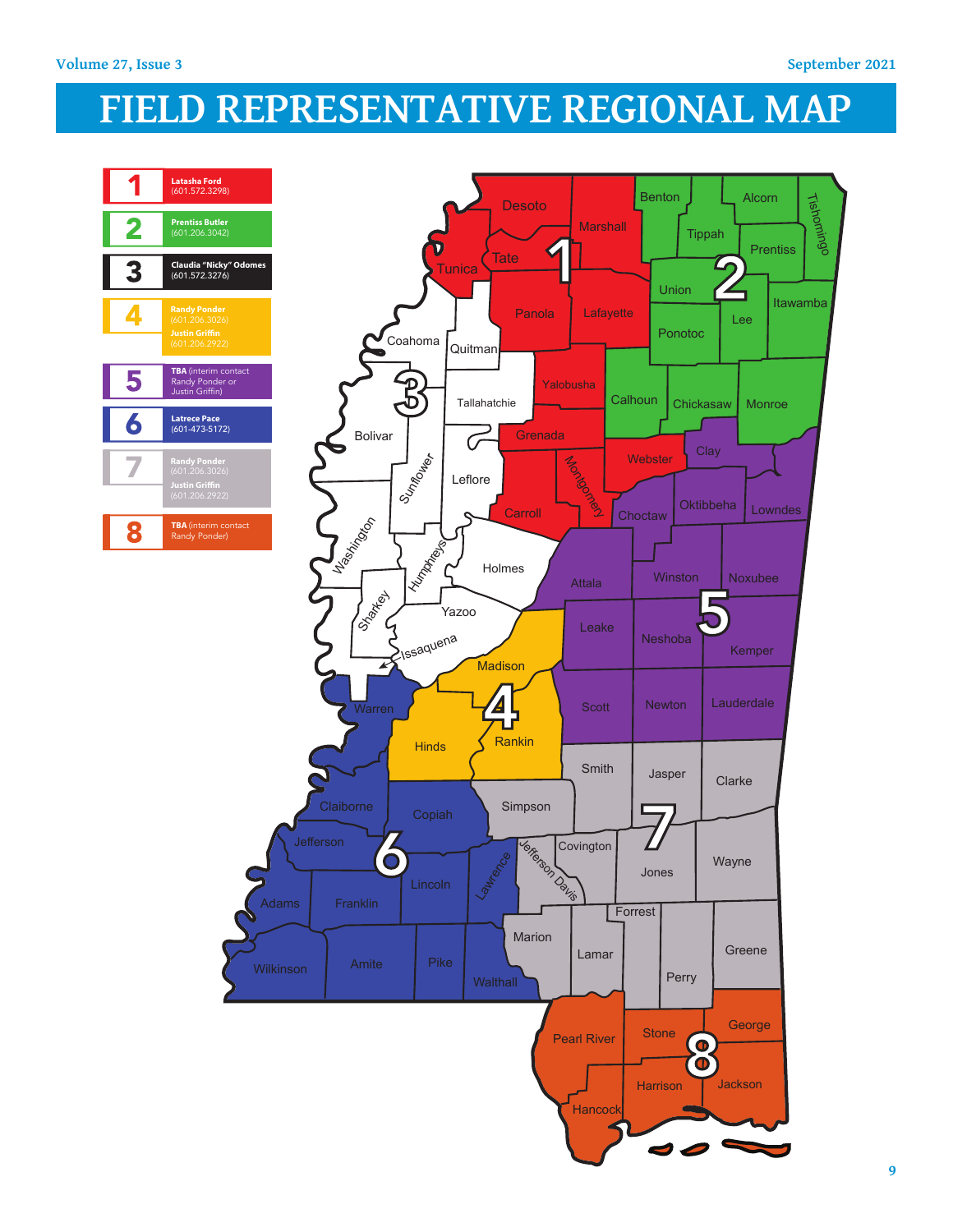# **PROVIDER FIELD REPRESENTATIVES**

### **PROVIDER FIELD REPRESENTATIVE AREAS BY COUNTY**

| <b>AREA1</b><br>Latasha Ford (601.572.3298)<br>Latasha.Ford@conduent.com                                                                               | <b>AREA 2</b><br><b>Prentiss Butler (601.206.3042)</b><br>prentiss.butler@conduent.com                             | <b>AREA 3</b><br>Claudia "Nicky" Odomes (601.572.3276)<br>claudia.odomes@conduent.com                   |
|--------------------------------------------------------------------------------------------------------------------------------------------------------|--------------------------------------------------------------------------------------------------------------------|---------------------------------------------------------------------------------------------------------|
| County                                                                                                                                                 | County                                                                                                             | <b>County</b>                                                                                           |
| Desoto                                                                                                                                                 | Benton                                                                                                             | Coahoma                                                                                                 |
| Tunica                                                                                                                                                 | Tippah                                                                                                             | Quitman                                                                                                 |
| Tate                                                                                                                                                   | Alcorn                                                                                                             | <b>Bolivar</b>                                                                                          |
| Panola                                                                                                                                                 | Tishomingo                                                                                                         | Sunflower                                                                                               |
| Marshall                                                                                                                                               | Prentiss                                                                                                           | Leflore                                                                                                 |
| Lafayette                                                                                                                                              | Union                                                                                                              | Tallahatchie                                                                                            |
| Yalobusha                                                                                                                                              | Lee                                                                                                                | Washington                                                                                              |
| Grenada                                                                                                                                                | Pontotoc                                                                                                           | Sharkey                                                                                                 |
| Carroll                                                                                                                                                | Itawamba                                                                                                           | Humphreys                                                                                               |
| Montgomery                                                                                                                                             | Calhoun                                                                                                            | Yazoo                                                                                                   |
| Webster                                                                                                                                                | Chickasaw                                                                                                          | Holmes                                                                                                  |
|                                                                                                                                                        | Monroe                                                                                                             | Issaquena                                                                                               |
| *Memphis                                                                                                                                               |                                                                                                                    |                                                                                                         |
| <b>AREA4</b><br><b>Justin Griffin (601.206.2922)</b><br>justin.griffin@conduent.com<br><b>Randy Ponder (601.206.3026)</b><br>randy.ponder@conduent.com | <b>AREA 5</b><br><b>TBA</b> (interim contact<br><b>Randy Ponder or Justin Griffin)</b>                             | <b>AREA 6</b><br>Latrece Pace (601.473.5172)<br>Latrece.Pace@conduent.com                               |
| County                                                                                                                                                 | <b>County</b>                                                                                                      | County                                                                                                  |
| Hinds                                                                                                                                                  | Clay                                                                                                               | Warren                                                                                                  |
| Rankin                                                                                                                                                 | Oktibbeha                                                                                                          | Claiborne                                                                                               |
| Madison                                                                                                                                                | Choctaw                                                                                                            | Jefferson                                                                                               |
|                                                                                                                                                        | Attala                                                                                                             | Adams                                                                                                   |
|                                                                                                                                                        | Leake                                                                                                              | Franklin                                                                                                |
|                                                                                                                                                        | Scott                                                                                                              | Wilkinson                                                                                               |
|                                                                                                                                                        | Lowndes                                                                                                            | Amite                                                                                                   |
|                                                                                                                                                        | Winston                                                                                                            | Copiah                                                                                                  |
|                                                                                                                                                        | Noxubee                                                                                                            | Lincoln                                                                                                 |
|                                                                                                                                                        | Neshoba                                                                                                            | Pike                                                                                                    |
|                                                                                                                                                        | Kemper                                                                                                             | Lawrence                                                                                                |
|                                                                                                                                                        | Newton                                                                                                             | Walthall                                                                                                |
|                                                                                                                                                        | Lauderdale                                                                                                         |                                                                                                         |
| <b>AREA 7</b><br>Porscha Fuller (601.206.2961)<br>porscha.fuller@conduent.com                                                                          |                                                                                                                    | <b>AREA 8</b><br><b>TBA (interim contact</b><br>Randy Ponder 601.206.3026)<br>randy.ponder@conduent.com |
| <b>County</b>                                                                                                                                          |                                                                                                                    | <b>County</b>                                                                                           |
| Simpson                                                                                                                                                |                                                                                                                    | Pearl River                                                                                             |
| Jefferson Davis                                                                                                                                        |                                                                                                                    | Stone                                                                                                   |
| Marion                                                                                                                                                 |                                                                                                                    | George                                                                                                  |
| Lamar                                                                                                                                                  |                                                                                                                    | Hancock                                                                                                 |
| Covington                                                                                                                                              |                                                                                                                    | Harrison                                                                                                |
| Smith                                                                                                                                                  |                                                                                                                    | Jackson                                                                                                 |
| Jasper                                                                                                                                                 |                                                                                                                    |                                                                                                         |
| Jones                                                                                                                                                  |                                                                                                                    | Slidell, LA                                                                                             |
| Forrest                                                                                                                                                |                                                                                                                    | <b>Mobile, AL</b>                                                                                       |
| Perry                                                                                                                                                  |                                                                                                                    |                                                                                                         |
| Greene                                                                                                                                                 |                                                                                                                    |                                                                                                         |
| Wayne                                                                                                                                                  |                                                                                                                    |                                                                                                         |
| Clarke                                                                                                                                                 |                                                                                                                    |                                                                                                         |
| <b>OUT OF STATE PROVIDERS</b>                                                                                                                          | Justin Griffin (601.206.2922) justin.griffin@conduent.com<br>Randy Ponder (601.206.3026) randy.ponder@conduent.com |                                                                                                         |